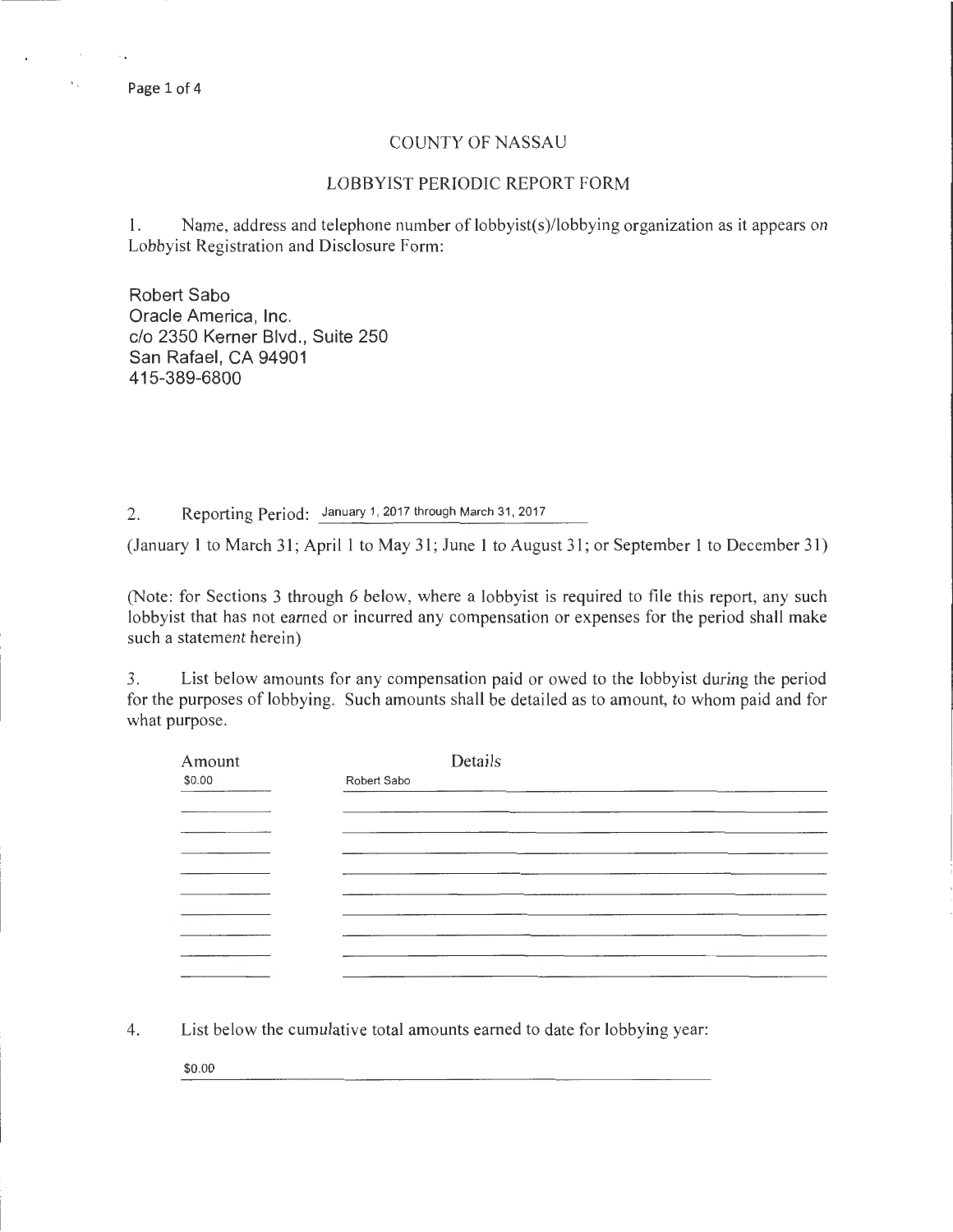Page 2 of 4

5. List below amounts for any expenses expended or incurred by the lobbyist during the period for the purposes of lobbying. Such amounts shall be detailed as to amount, to whom paid and for what purpose.

| Amount |     | Details |  |
|--------|-----|---------|--|
| \$0.00 | N/A |         |  |
|        |     |         |  |
|        |     |         |  |
|        |     |         |  |
|        |     |         |  |
|        |     |         |  |
|        |     |         |  |
|        |     |         |  |
|        |     |         |  |
|        |     |         |  |
|        |     |         |  |

6. List below the cumulative total amounts expended to date for lobbying year:

0.00

(In lieu of completing 7 through 10 below, you may attach a copy of your Lobbyist Registration and Disclosure Form, provided the information has not changed.)

7. List whether and where the lobbyist(s)/lobbying organization is registered as a lobbyist (e.g. Nassau County, New York State):

Within New York, Oracle America, Inc. is registered as a lobbyist with New York State, New York City and Nassau County. Oracle America, Inc.'s Nassau County lobbyist registration has been terminated effective March 15, 2017.

8. Name, address and telephone number of client(s) by whom, or on whose behalf, the lobbyist is retained, employed or designated.

Oracle America, Inc. c/o 2350 Kerner Blvd., Suite 250 San Rafael, CA 94901 415-389-6800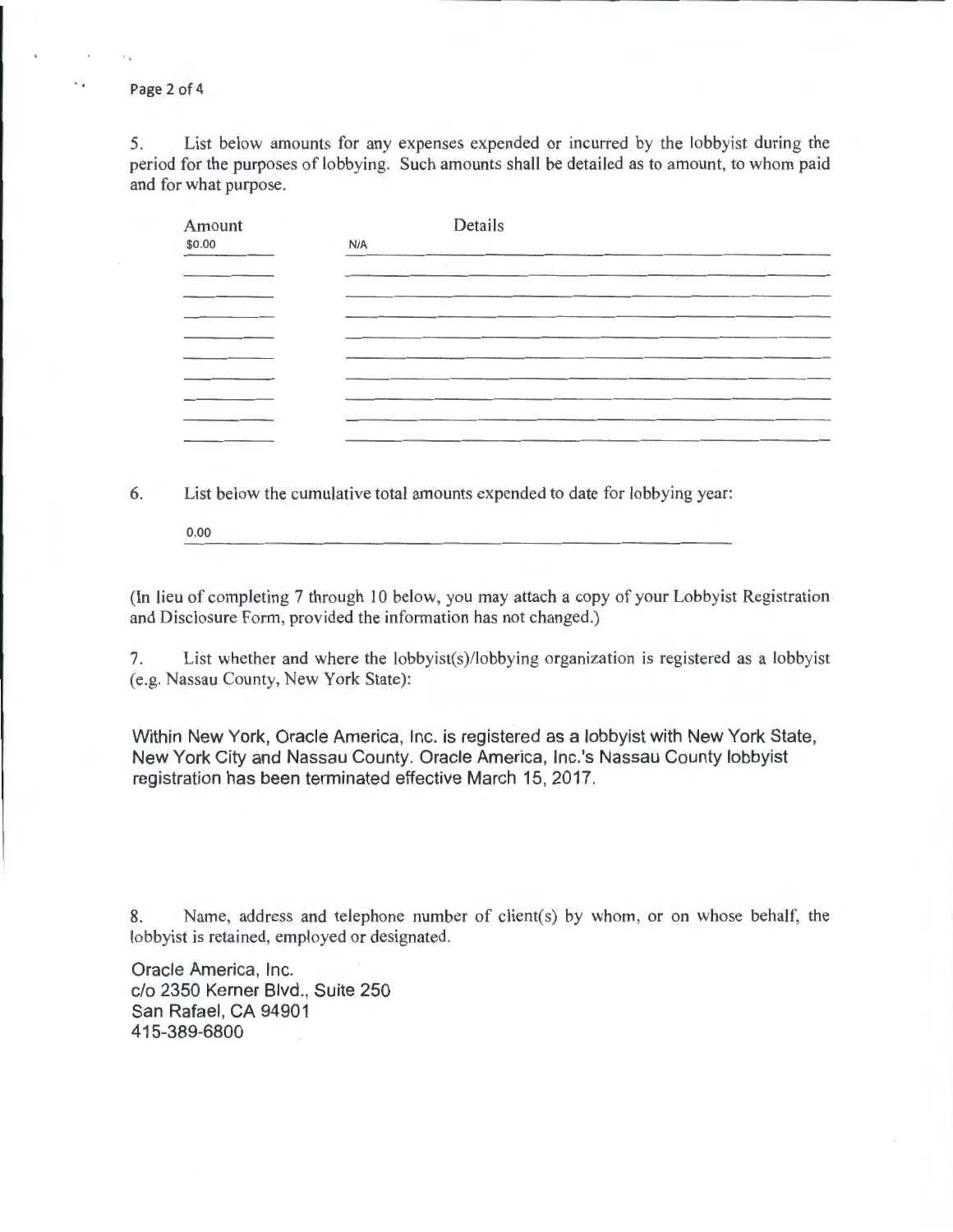Page3of4

 $\mathbf{r}$ 

 $\sim 10^{-10}$  m  $^{-1}$ 

 $\star$  .

9. Describe lobbying activity conducted, or to be conducted, in Nassau County, and identify client(s) for each activity listed, during the Reporting Period.

Lobbying activities with Nassau County on behalf of Oracle America, Inc. included procurement and administrative processes concerning technology-related matters.

10. The name of persons, organizations or governmental entities before whom the lobbyist has lobbied during the period.

NONE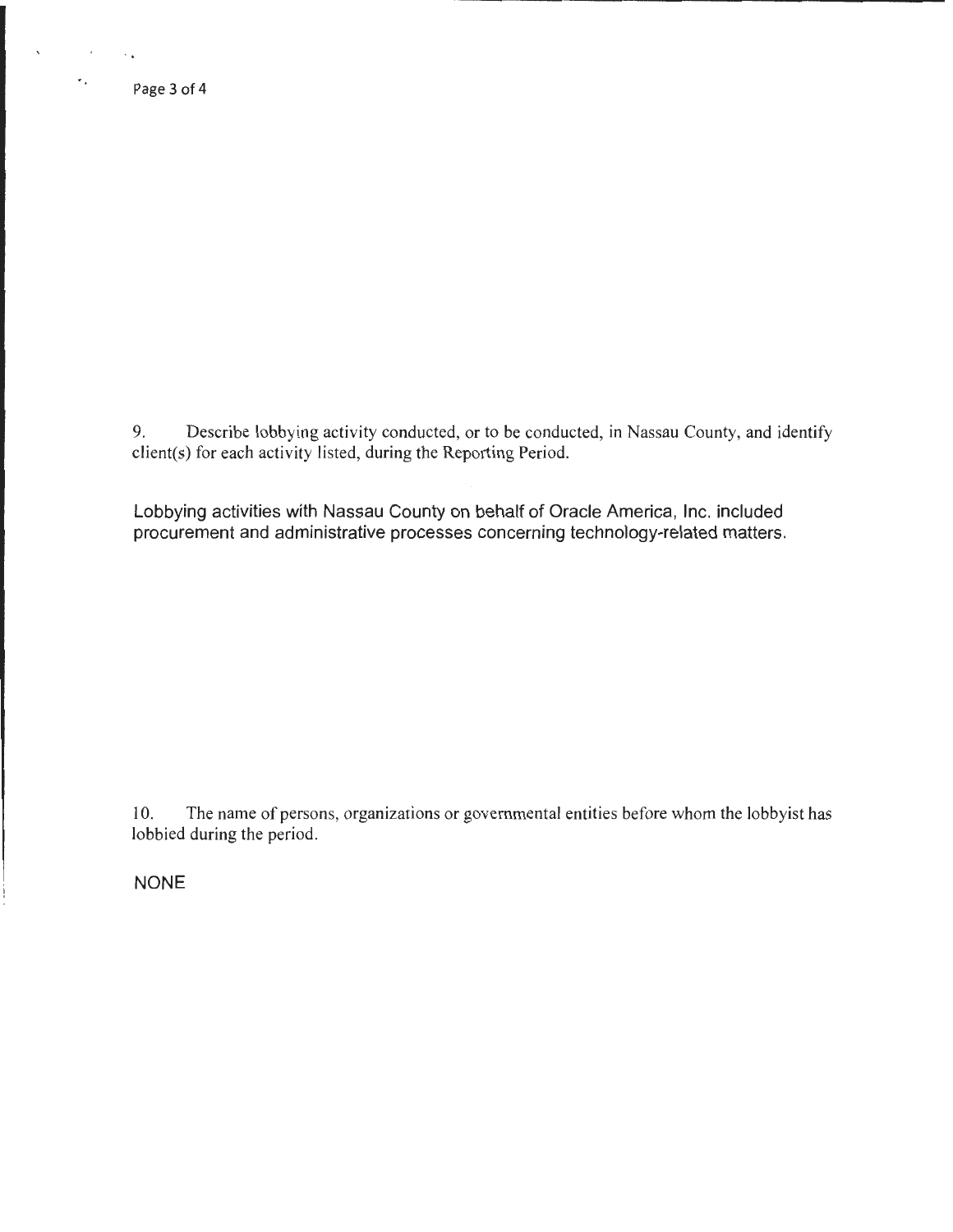Page 4 of 4

I understand that copies of this form will be sent to the Nassau County Department of Information Technology ("IT") to be posted on the County's website.

I also understand that upon termination of retainer, employment or designation I must give written notice to the County Attorney within thirty (30) days of termination.

VERIFICATION: I certify that all statements made on this statement are true, correct and complete to the best of my knowledge and belief and I understand that the willful making of any false statement of material fact herein will subject me to the provisions of law relevant to the making and filing of false instruments and will render such statement null and void.

| Dated: $3 \cdot 31 \cdot 2012$      | Signed:     |                         |  |  |  |
|-------------------------------------|-------------|-------------------------|--|--|--|
|                                     | Print Name: | Jason D. Kaune          |  |  |  |
|                                     | Title:      | <b>Designated Agent</b> |  |  |  |
|                                     |             |                         |  |  |  |
| <b>STATE OF NEW YORK</b><br>SS:     |             |                         |  |  |  |
| <b>COUNTY OF NASSAU</b>             |             |                         |  |  |  |
| Sworn to before me this             |             |                         |  |  |  |
| Day of                              | , 20        |                         |  |  |  |
| te attached California (<br>NOTARY. |             |                         |  |  |  |